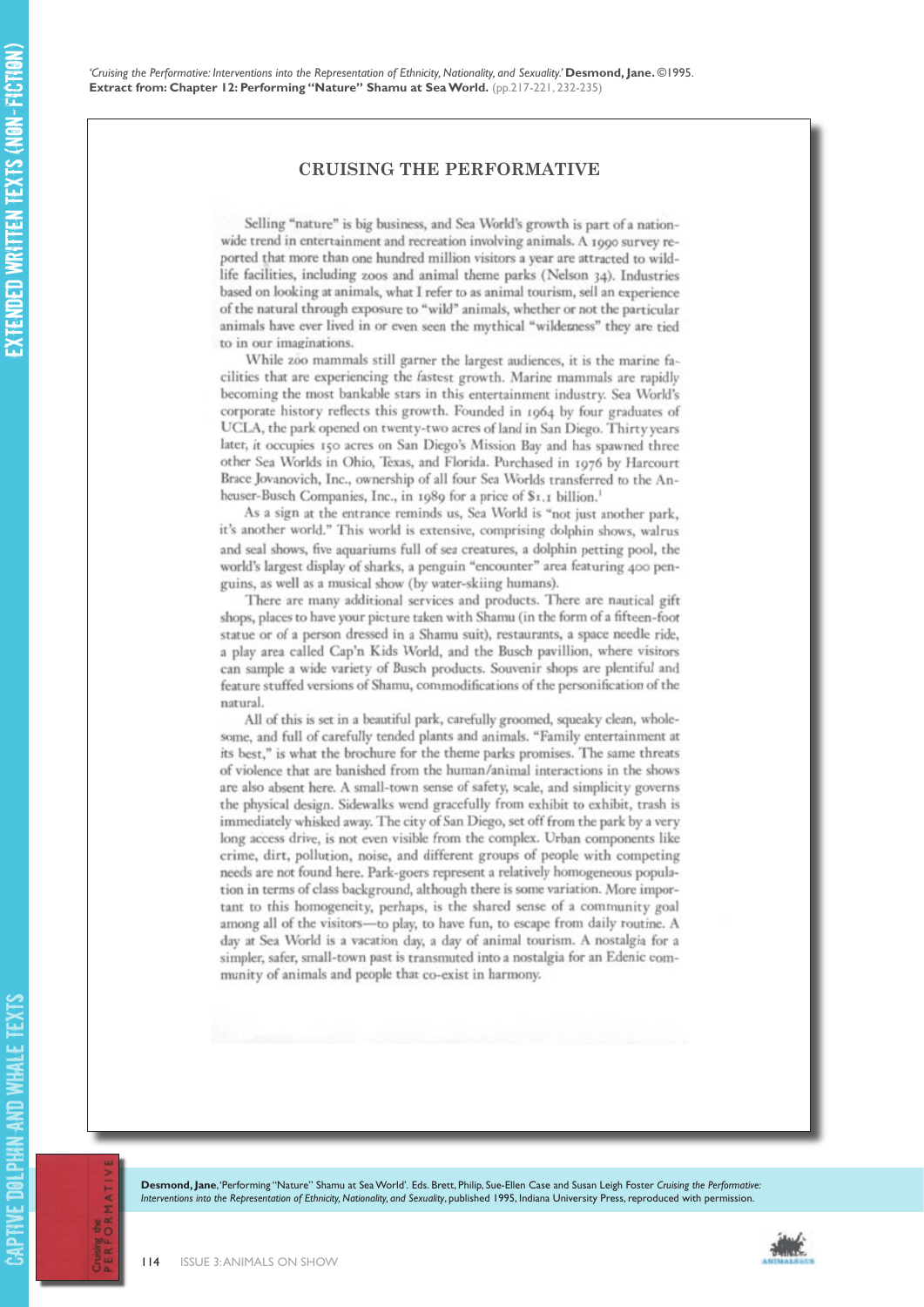# **CRUISING THE PERFORMATIVE**

The guarantee of education underlying all the fun allows guilt-free pleasure and a justification for the steep entrance prices. Adults enter for \$23.95, children under twelve for \$17.95, while toddlers are free. This brings the price for a day's entertainment for a "typical" family of four to \$83.80, plus the cost of lunch, snacks, and the requisite souvenirs. All attractions and exhibits in the park, with the exception of the two rides, are free once the entrance fee is paid. Even so, taking the mythical family of four to Sea World for the day is easily a \$100 proposition.

The corporate structure of the Sea World empire is further emphasized by the presence of various major corporations who "sponsor" particular shows or exhibitions. For example, the Penguin Encounter is "presented by ARCO." Public relations information notes that Sea World's relationship with these firms involves participation in national and regional consumer promotions, and mutual institutional advertising programs. Other sponsors include Southwest Airlines, Adohr Farms, Pepsi, and Kodak. In these mutually beneficial institutional advertising programs, the affiliates garner good will for their support of conservational programs, but even more importantly they get to be associated with the very positive and powerful image of Shamu.

### The Nature of Culture

The Shamu show constructs a notion of family which binds all animals and all humans together in a vision of harmony. The diversity of shows and exhibits at Sea World, which include penguins, walruses, seals, porpoises, dolphins, and reef-dwelling animals emphasizes this idea of a family of diverse species coexisting in the ocean world. This represents a sort of horizontal unity. A vertical unity between animals and humans is complementary, and leaves us on top, just like parents are in positions of control within a family. The specific values associated with the family paradigm and promoted during the show include trust, affection, mutual respect, and a high degree of individuation. What is not allowed is a visible show of force, aggression, competition, or violence of any kind. However, the lines of command remain clear even though unarticulated or covered over by assertions of mutuality and equality. Humans must control the nature that they display.

#### Celebrating Shamu

"I Love Shamu" reads the bumper sticker I bought as a souvenir. Note that it doesn't say: "I Love Sea World." Shamu, like a movie star or any well-known public figure, is a character, a personality, a locus onto which we can project our fantasies. She is the only animal at the park to be so personified, blazoned on T-shirts and mugs, reproduced in cuddly form in Shamu stuffed whales (available in gradated sizes and costs, from three inches to four feet long). Although other animals at Sea World have names, only Shamu has been accorded emblematic status. Her picture dominates every piece of literature coming out of sea world, the sleek black and white torpedo form lending itself well to abstraction and to graphic reproducibility on everything from brochures to shopping bags to corporate stationery.

Of course, like "Lassie" who was played by a series of collies, Shamu isn't really just one whale. There is a "Shamu" at each of the four Sea Worlds.<sup>2</sup>

captive dolphin and whale texts **ONY NAHURE DOLPHAN AND HEXES** 

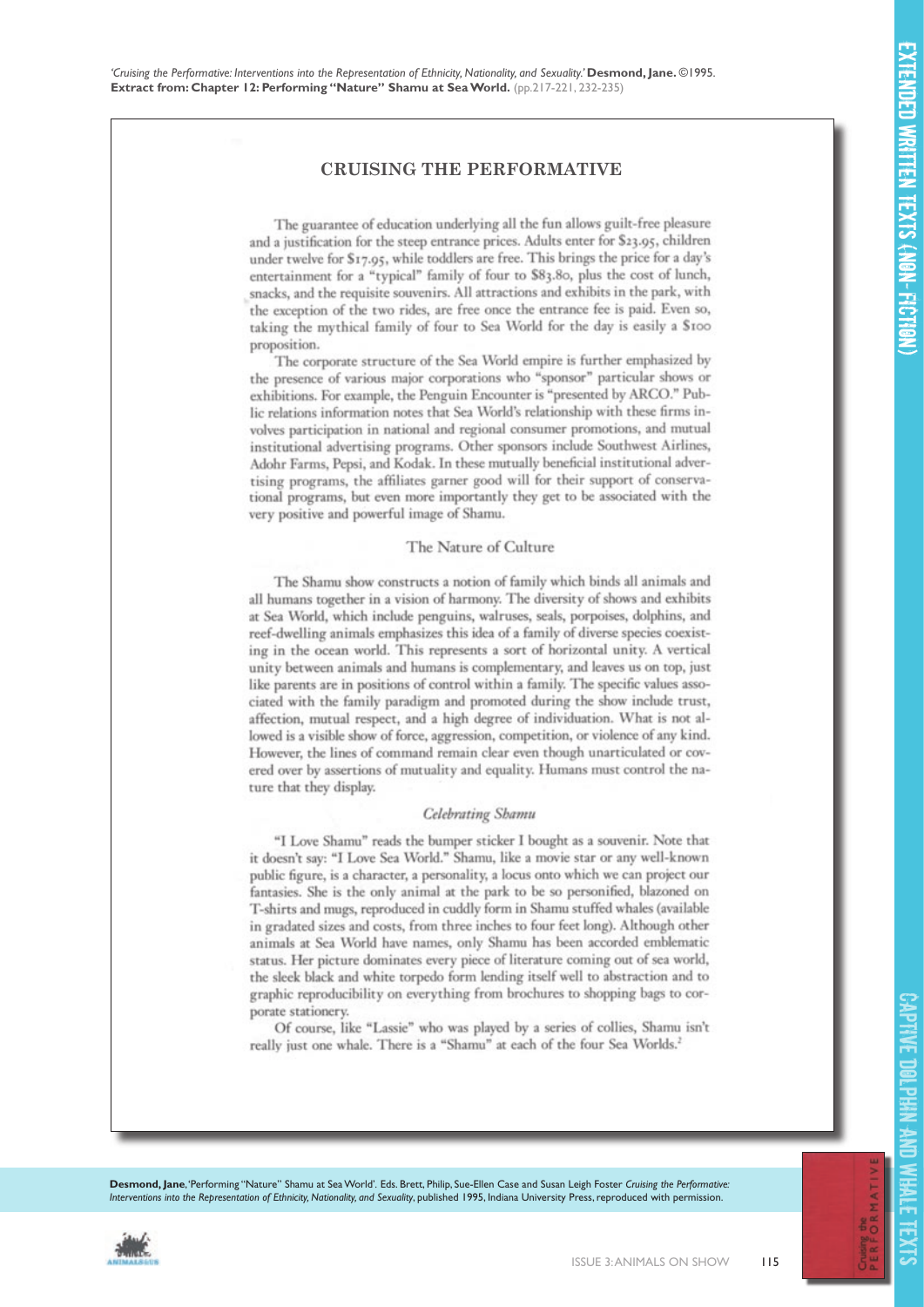### **CRUISING THE PERFORMATIVE**

### Training, "Naturalism," and Performance

Everything we see in Sea World is presented as "extensions of natural behaviors." "Natural" can refer to behaviors occurring in a natural vs. manmade setting, i.e., in "the wild," or it can refer to behaviors occurring in manmade settings but without instruction from humans, such as leaping, swimming, etc. Some of these behaviors are marked as "bad," like fighting, and are prohibited. Other behaviors are deemed "good," but in need of tight control, like breeding.

The term "natural" can also refer to behaviors that are directly contradictory to "instinct," but which still involve an action that occurs in the wild. For example, the tiger can be taught to leap ("natural") through a burning ring of fire (the "natural" instinct would be to move away from fire, not toward it). Using this range of conceptual flexibility which emerges in the show's discourse of "natural" behavior, it is difficult to think of anything that an animal could possibly do that could not in some sense be considered, and presented as, "natural." If Shamu could be taught to speak English, that would be "unnatural," since orcas don't speak English to each other, but even that could be framed as an extension of a "natural" vocalizing ability, an "inborn" ability that would be necessary for any sound making at all.

#### Ideological and Physical "Extensions"

The "natural" is both cultivated and disciplined in the training process. Animals are trained through operant conditioning. Behaviors are isolated, shaped, and linked into sequences with rewards, tactile or food, given for proper performance. Punishment for incorrect behavior or for noncooperation is the withdrawal of the trainer from the interaction. Shaping, as the word implies, involves the gradual refinement of a behavior, like the development of height in a jump, or making the pathway of a body rotation in the air perfectly round. For example, teaching an animal to jump over a rope suspended above the water requires first training him to swim over, not under the rope in the pool, then over the rope floating on the water's surface, then over the rope as it is gradually raised higher and higher into the air.

Within the industry, however, the rationale for new behaviors is presented not only in terms of developing new performance material for the shows, but in terms of satisfying the whales' psychological needs for stimulation. The familial discourse emerges here too, with the whales positioned as children and the trainers as parents or teachers. The familial discourse of playful stimulation smooths over the fact that ultimately the "extending" of behaviors is done to benefit Sea World both by providing new performance material and by cultivating whale tractability.

Another way the meaning of "natural" actions is extended or reframed is through anthropomorphism and mimicry choreographed into the show. Although the amount of this material has declined as the shows have moved away from narrative/character entertainment shows to the educational format, it still figures prominently. The most obvious examples are those behaviors named after human actions, like moving a flipper back and forth upon the command to "wave good-bye." Like the caption of a photograph, these linguistic frames anchor the meaning of the visual display and guide the audience's reading of the polysemic movements and postures.

captive dolphin and whale texts

VE DOLPHAN AND WHALE TEXTS